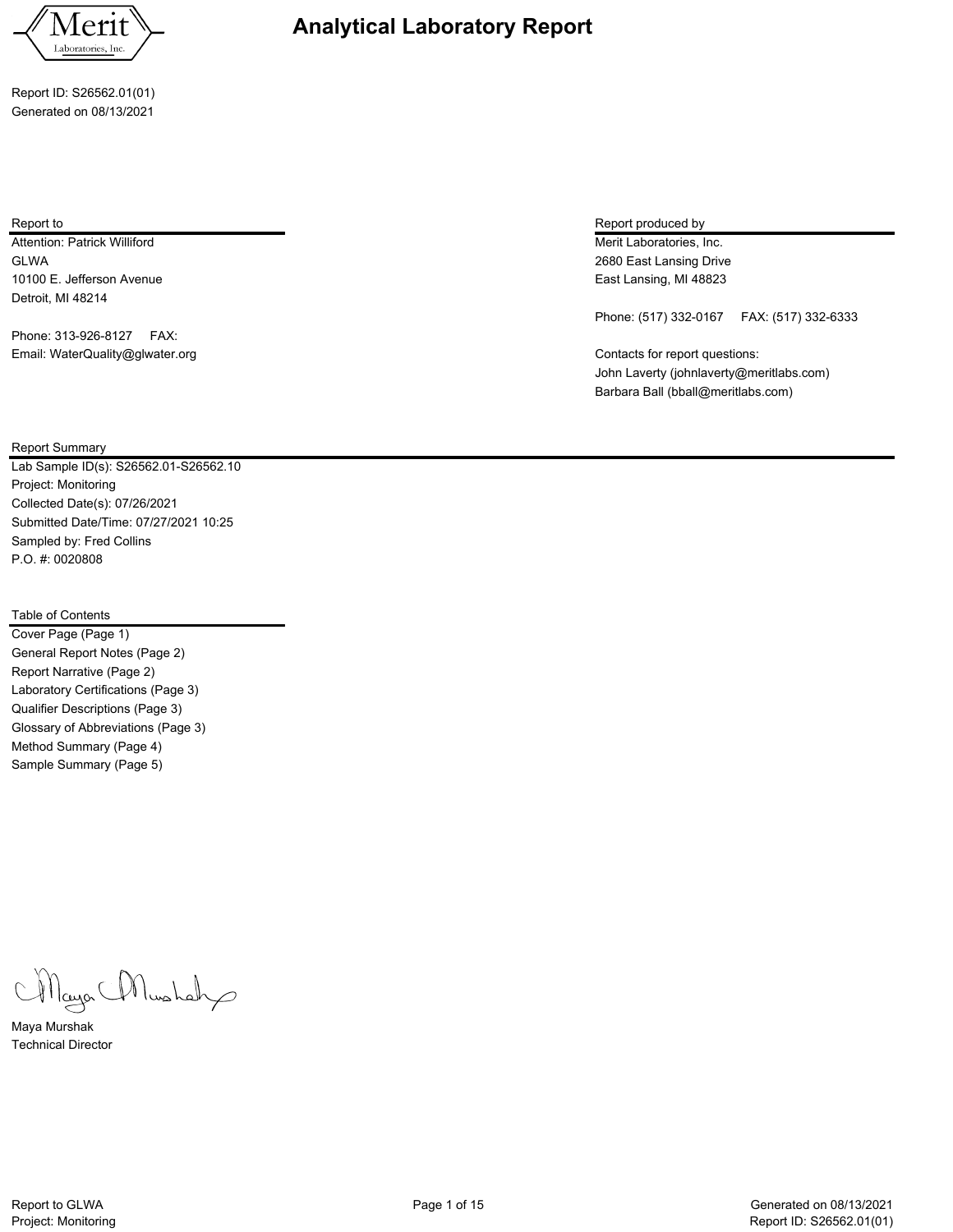

#### **General Report Notes**

Analytical results relate only to the samples tested, in the condition received by the laboratory.

Methods may be modified for improved performance.

Results reported on a dry weight basis where applicable.

'Not detected' indicates that parameter was not found at a level equal to or greater than the reporting limit (RL).

40 CFR Part 136 Table II Required Containers, Preservation Techniques and Holding Times for the Clean Water Act specify that samples

for acrolein and acrylonitrile need to be preserved at a pH in the range of 4 to 5 or if not preserved, analyzed within 3 days of sampling. QA/QC corresponding to this analytical report is a separate document with the same Merit ID reference and is available upon request.

Full accreditation certificates are available upon request. Starred (\*) analytes are not NELAP accredited.

Samples are held by the lab for 30 days from the final report date unless a written request to hold longer is provided by the client.

Report shall not be reproduced except in full, without the written approval of Merit Laboratories, Inc.

Limits for drinking water samples, are listed as the MCL Limits (Maximum Contaminant Level Concentrations)

PFAS requirement: Section 9.3.8 of U.S. EPA Method 537.1 states "If the method analyte(s) found in the Field Sample is present in the

FRB at a concentration greater than 1/3 the MRL, then all samples collected with that FRB are invalid and must be recollected and reanalyzed." Samples submitted without an accompanying FRB may not be acceptable for compliance purposes.

#### **Report Narrative**

There is no additional narrative for this analytical report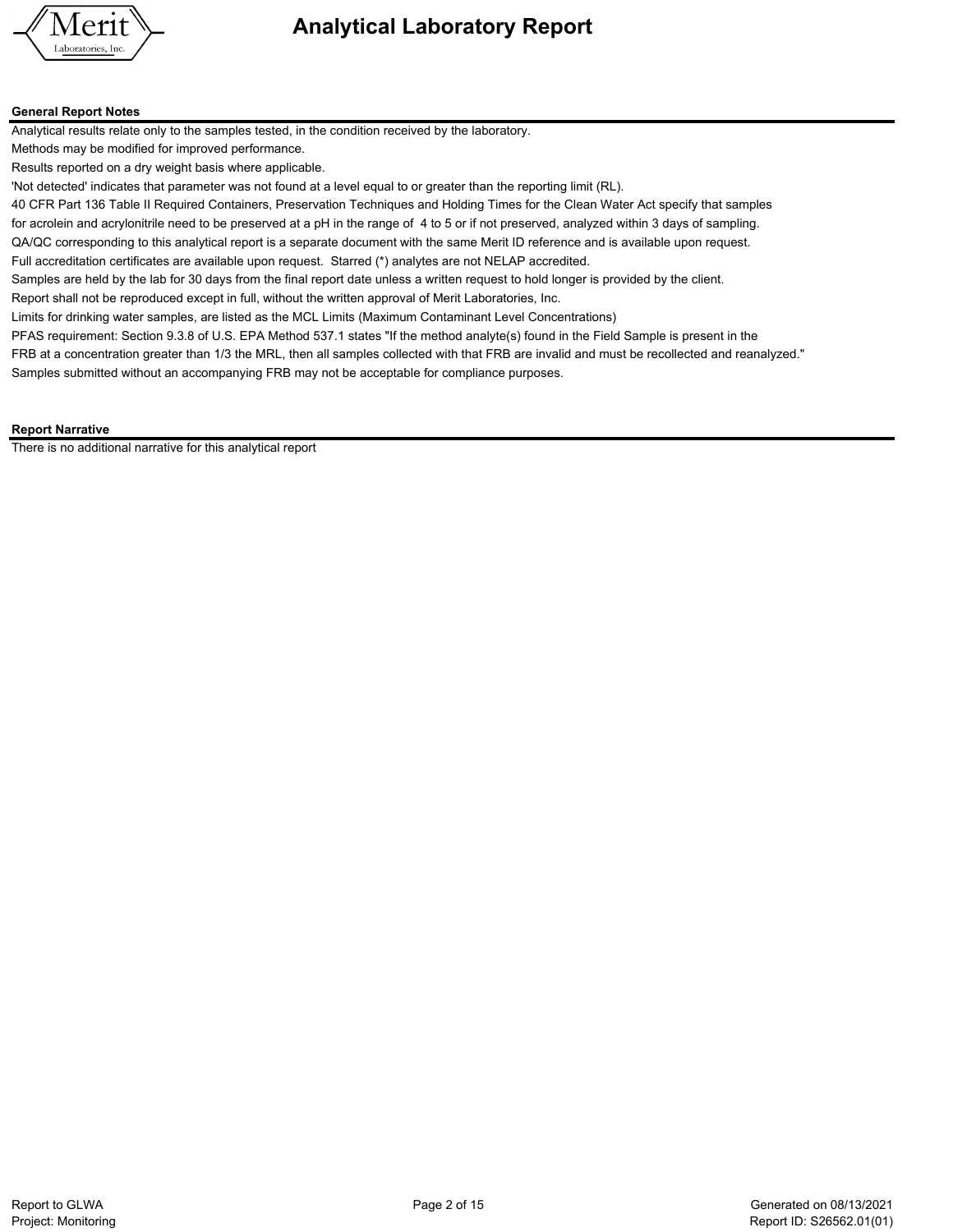

# **Laboratory Certifications**

| Authority           | Certification ID |
|---------------------|------------------|
| Michigan DEQ        | #9956            |
| DOD ELAP/ISO 17025  | #69699           |
| <b>WBENC</b>        | #2005110032      |
| Ohio VAP            | #CL0002          |
| Indiana DOH         | #C-MI-07         |
| New York NELAC      | #11814           |
| North Carolina DENR | #680             |
| North Carolina DOH  | #26702           |
| Alaska CSLAP        | #17-001          |
| Pennsylvania DEP    | #68-05884        |

#### **Qualifier Descriptions**

| Qualifier | Description                                                           |
|-----------|-----------------------------------------------------------------------|
|           | Result is outside of stated limit criteria                            |
| В         | Compound also found in associated method blank                        |
| Ε         | Concentration exceeds calibration range                               |
|           | Analysis run outside of holding time                                  |
| G         | Estimated result due to extraction run outside of holding time        |
| н         | Sample submitted and run outside of holding time                      |
|           | Matrix interference with internal standard                            |
| J         | Estimated value less than reporting limit, but greater than MDL       |
|           | Elevated reporting limit due to low sample amount                     |
| М         | Result reported to MDL not RDL                                        |
| O         | Analysis performed by outside laboratory. See attached report.        |
| R         | Preliminary result                                                    |
| S         | Surrogate recovery outside of control limits                          |
|           | No correction for total solids                                        |
| х         | Elevated reporting limit due to matrix interference                   |
| Υ         | Elevated reporting limit due to high target concentration             |
| b         | Value detected less than reporting limit, but greater than MDL        |
| e         | Reported value estimated due to interference                          |
|           | Analyte also found in associated method blank                         |
| р         | Benzo(b)Fluoranthene and Benzo(k)Fluoranthene integrated as one peak. |
| x         | Preserved from bulk sample                                            |

## **Glossary of Abbreviations**

| Abbreviation | Description                              |
|--------------|------------------------------------------|
| RL/RDL       | <b>Reporting Limit</b>                   |
| <b>MDL</b>   | <b>Method Detection Limit</b>            |
| MS           | Matrix Spike                             |
| MSD          | Matrix Spike Duplicate                   |
| SW           | EPA SW 846 (Soil and Wastewater) Methods |
| E            | <b>EPA Methods</b>                       |
| <b>SM</b>    | <b>Standard Methods</b>                  |
| LN.          | Linear                                   |
| <b>BR</b>    | <b>Branched</b>                          |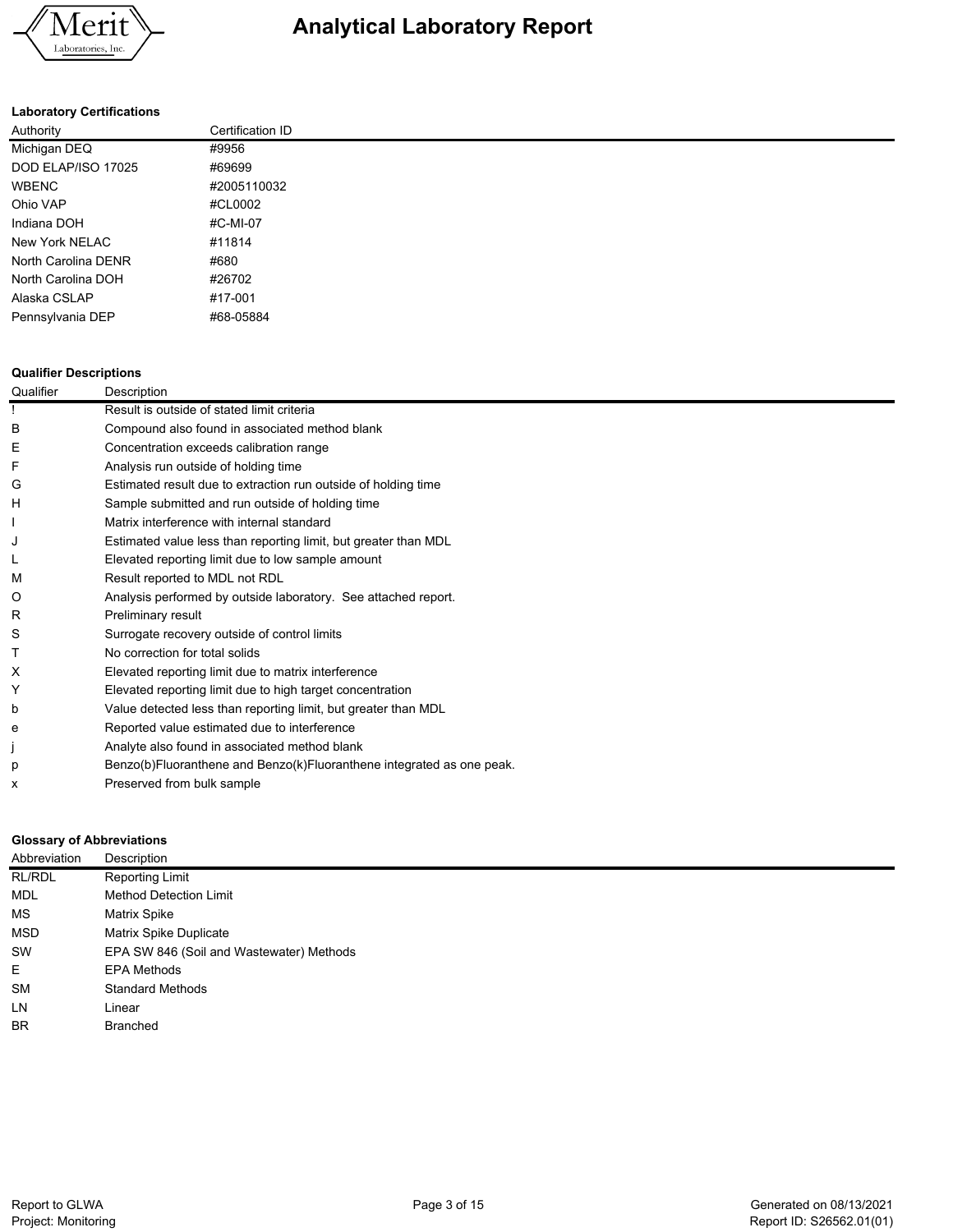

# **Method Summary**

Method Version E537.1 EPA Method 537.1 Version 1.0 November 2018 N/A Not Applicable

### **Parameter Summary**

| Parameter      | Synonym                                             | Cas #       |
|----------------|-----------------------------------------------------|-------------|
| <b>PFHxA</b>   | Perfluorohexanoic Acid                              | 307-24-4    |
| <b>PFBS</b>    | Perfluorobutane sulfonic Acid                       | 375-73-5    |
| PFHpA          | Perfluoroheptanoic Acid                             | 375-85-9    |
| <b>PFOA</b>    | Perfluorooctanoic Acid                              | 335-67-1    |
| <b>PFHxS</b>   | Perfluorohexane Sulfonic Acid                       | 355-46-4    |
| <b>PFNA</b>    | Perfluorononanoic Acid                              | 375-95-1    |
| <b>PFDA</b>    | Perfluorodecanoic Acid                              | 335-76-2    |
| N-MeFOSAA      | N-methyl perfluorooctanesulfonamidoacetic acid      | 2355-31-9   |
| <b>EtFOSAA</b> | N-Ethyl Perfluorooctane Sulfonamidoacetic Acid      | 2991-50-6   |
| <b>PFOS</b>    | Perfluorooctane Sulfonic Acid                       | 1763-23-1   |
| PFUnDA         | Perfluoroundecanoic Acid                            | 2058-94-8   |
| <b>PFDoDA</b>  | Perfluorododecanoic Acid                            | 307-55-1    |
| <b>PFTrDA</b>  | Perfluorotridecanoic Acid                           | 72629-94-8  |
| <b>PFTeDA</b>  | Perfluorotetradecanoic Acid                         | 376-06-7    |
| 11CI-PF3OUdS   | 11-chloroeicosafluoro-3-oxaundecane-1-sulfonic acid | 763051-92-9 |
| 9CI-PF3ONS     | 9-chlorohexadecafluoro-3-oxanone1-sulfonic acid     | 756426-58-1 |
| <b>ADONA</b>   | 4,8-dioxa-3H-perfluorononanoic acid                 | 919005-14-4 |
| HFPO-DA        | Hexafluoropropylene oxide dimer                     | 13252-13-6  |
|                |                                                     |             |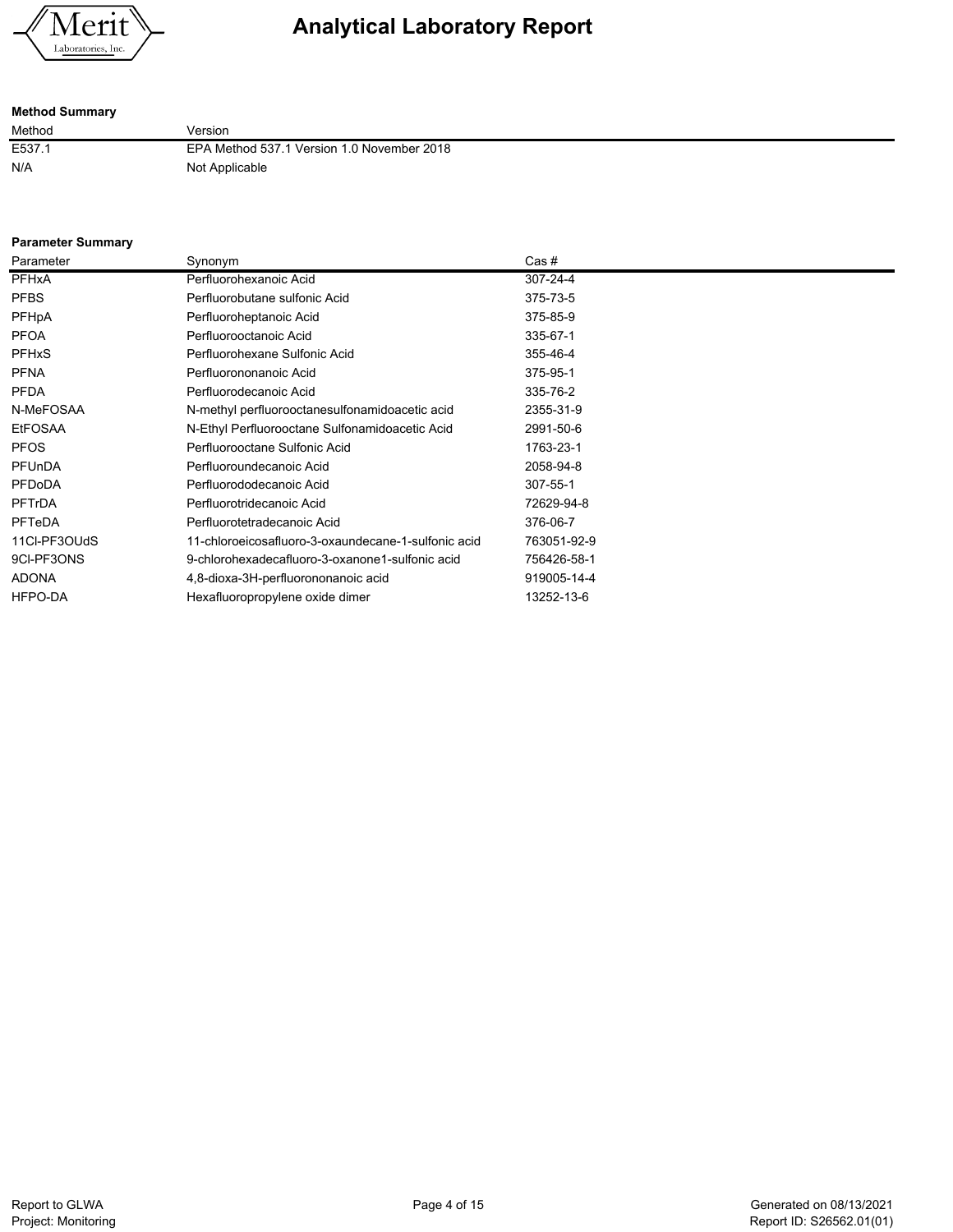

# **Sample Summary (10 samples)**

| Sample ID | Sample Tag                           | Matrix                | Collected Date/Time |
|-----------|--------------------------------------|-----------------------|---------------------|
| S26562.01 | Water Works Park - Tap               | Drinking Water        | 07/26/21 14:00      |
| S26562.02 | Spring Wells Tap                     | Drinking Water        | 07/26/21 13:12      |
| S26562.03 | Southwest Tap                        | <b>Drinking Water</b> | 07/26/21 12:08      |
| S26562.04 | North East Tap                       | Drinking Water        | 07/26/21 11:00      |
| S26562.05 | Lake Huron Tap                       | Drinking Water        | 07/26/21 09:43      |
| S26562.06 | Water Works Park - Tap - Field Blank | Water                 | 07/26/21 00:01      |
| S26562.07 | Spring Wells Tap - Field Blank       | Water                 | 07/26/21 00:01      |
| S26562.08 | Southwest Tap - Field Blank          | Water                 | 07/26/21 00:01      |
| S26562.09 | North East Tap - Field Blank         | Water                 | 07/26/21 00:01      |
| S26562.10 | Lake Huron Tap - Field Blank         | Water                 | 07/26/21 00:01      |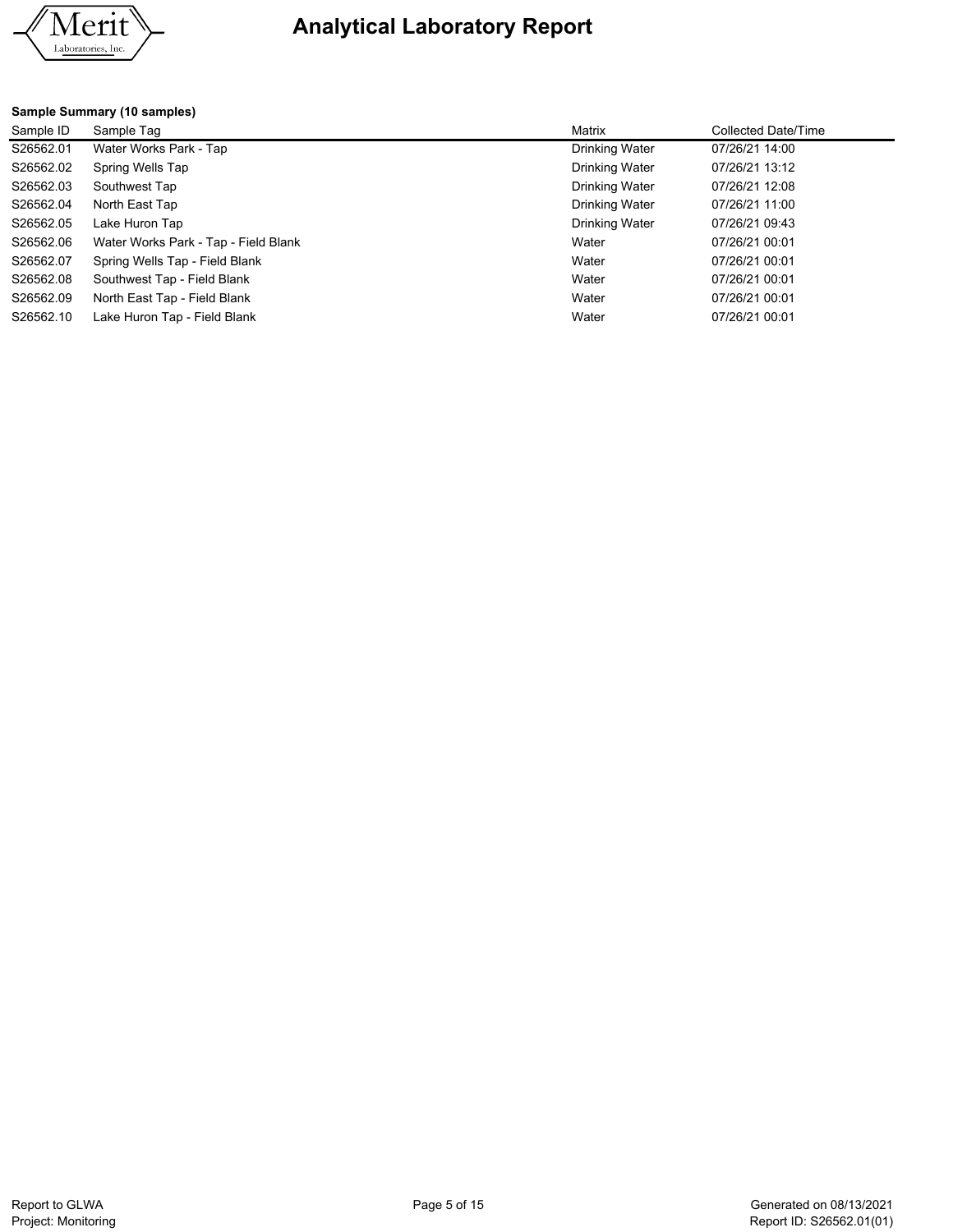

### **Lab Sample ID: S26562.01**

Sample Tag: Water Works Park - Tap Collected Date/Time: 07/26/2021 14:00 Matrix: Drinking Water COC Reference: 143634

#### Sample Containers

| # | vpe           | <sup>¬</sup> reservative(s) | Refrigerated? | Arrival Temp. (C) | Thermometer # |
|---|---------------|-----------------------------|---------------|-------------------|---------------|
| 3 | 250ml Plastic | rizma                       | Yes           |                   |               |

#### *Extraction / Prep.*

| Parameter             | Result    | Method | <b>Run Date</b> | Analvst | Flags |
|-----------------------|-----------|--------|-----------------|---------|-------|
| Sample Amount*        | 293.04 ml | E537.1 | 08/03/21 10:45  | JGh     |       |
| pH check for DW PFAs* |           | N/A    | 08/03/21 10:45  | JGH     |       |

# *Organics*

#### **PFAs Drinking Water, Method: E537.1, Run Date: 08/12/21 21:23, Analyst: JGH**

| Parameter     | Result       | <b>RL</b>      | <b>MDL</b> | Units | <b>Dilution</b> | CAS#        | Flags | Limits  |
|---------------|--------------|----------------|------------|-------|-----------------|-------------|-------|---------|
| PFHxA*        | Not detected | $\overline{2}$ |            | ng/L  |                 | 307-24-4    |       | 400,000 |
| PFBS*         | Not detected | 2              |            | ng/L  |                 | 375-73-5    |       | 420     |
| PFHpA*        | Not detected | 2              |            | ng/L  |                 | 375-85-9    |       |         |
| <b>PFOA</b>   | Not detected | 2              |            | ng/L  |                 | 335-67-1    |       | 8       |
| PFHxS*        | Not detected | 2              |            | ng/L  |                 | 355-46-4    |       | 51      |
| PFNA*         | Not detected | 2              |            | ng/L  |                 | 375-95-1    |       | 6       |
| PFDA*         | Not detected | 2              |            | ng/L  |                 | 335-76-2    |       |         |
| N-MeFOSAA*    | Not detected | 2              |            | ng/L  |                 | 2355-31-9   |       |         |
| EtFOSAA*      | Not detected | 2              |            | ng/L  |                 | 2991-50-6   |       |         |
| <b>PFOS</b>   | Not detected | 2              |            | ng/L  |                 | 1763-23-1   |       | 16      |
| PFUnDA*       | Not detected | 2              |            | ng/L  |                 | 2058-94-8   |       |         |
| PFDoDA*       | Not detected | 2              |            | ng/L  |                 | 307-55-1    |       |         |
| PFTrDA*       | Not detected | $\overline{2}$ |            | ng/L  |                 | 72629-94-8  |       |         |
| PFTeDA*       | Not detected | $\overline{2}$ |            | ng/L  |                 | 376-06-7    |       |         |
| 11Cl-PF3OUdS* | Not detected | 2              |            | ng/L  |                 | 763051-92-9 |       |         |
| 9CI-PF3ONS*   | Not detected | 2              |            | ng/L  |                 | 756426-58-1 |       |         |
| ADONA*        | Not detected | 2              |            | ng/L  |                 | 919005-14-4 |       |         |
| HFPO-DA*      | Not detected | 2              |            | ng/L  |                 | 13252-13-6  |       | 370     |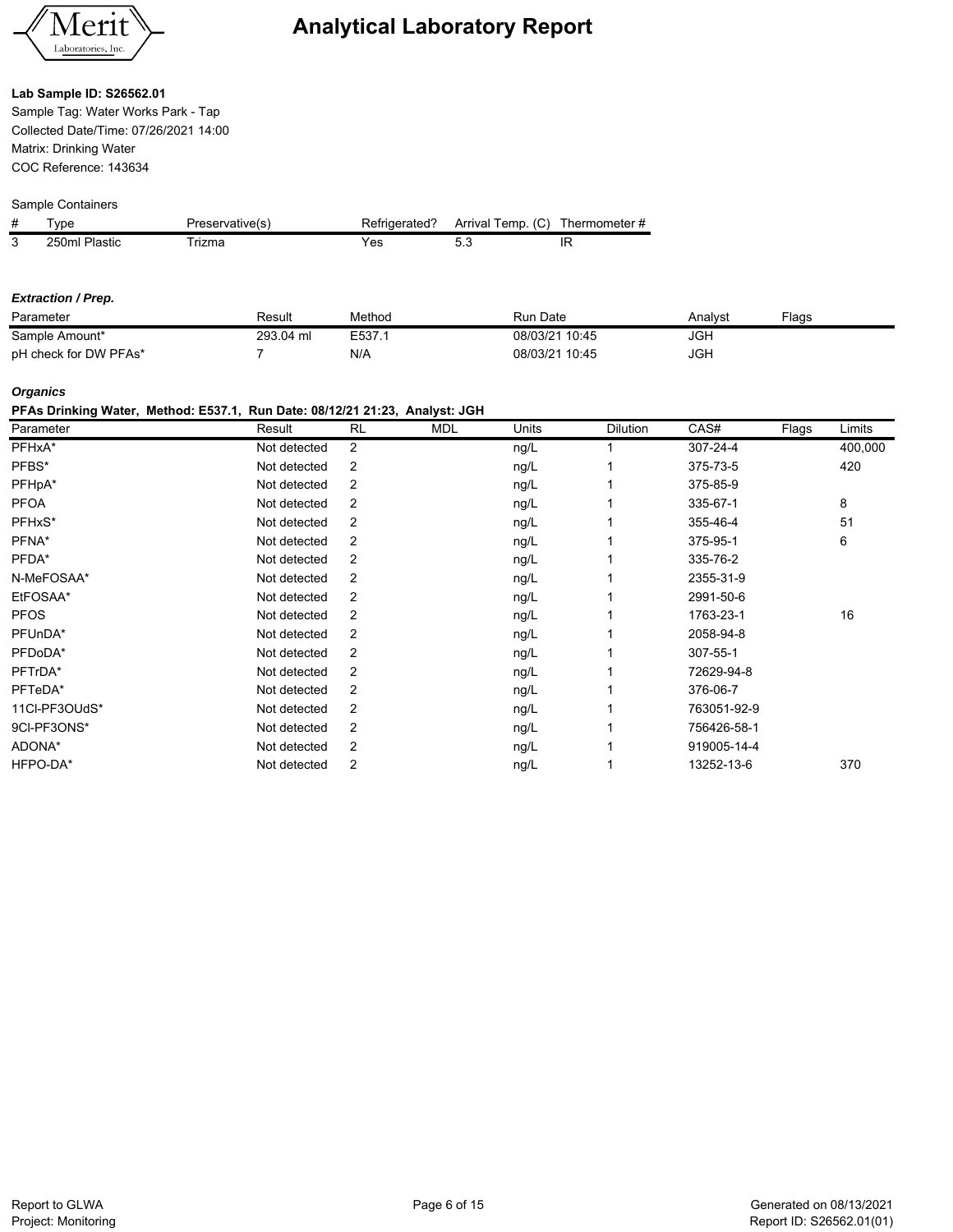

#### **Lab Sample ID: S26562.02**

Sample Tag: Spring Wells Tap Collected Date/Time: 07/26/2021 13:12 Matrix: Drinking Water COC Reference: 143634

### Sample Containers

| # | vpe           | <sup>্</sup> reservative(s) | Refrigerated? | Arrival Temp. (C) | Thermometer # |
|---|---------------|-----------------------------|---------------|-------------------|---------------|
| 3 | 250ml Plastic | rizma                       | res           |                   |               |

#### *Extraction / Prep.*

| Parameter             | Result                     | Method | Run Date       | Analvsl    | Flags |
|-----------------------|----------------------------|--------|----------------|------------|-------|
| Sample Amount*        | 299.<br>ີ <sup>71</sup> ml | E537.  | 08/03/21 10:45 | <b>JGH</b> |       |
| pH check for DW PFAs* |                            | N/A    | 08/03/21 10:45 | <b>JGH</b> |       |

# *Organics*

# **PFAs Drinking Water, Method: E537.1, Run Date: 08/12/21 21:53, Analyst: JGH**

| Parameter     | Result       | <b>RL</b>      | <b>MDL</b> | Units | <b>Dilution</b> | CAS#        | Flags | Limits  |
|---------------|--------------|----------------|------------|-------|-----------------|-------------|-------|---------|
| PFHxA*        | Not detected | 2              |            | ng/L  |                 | 307-24-4    |       | 400,000 |
| PFBS*         | Not detected | 2              |            | ng/L  |                 | 375-73-5    |       | 420     |
| PFHpA*        | Not detected | 2              |            | ng/L  |                 | 375-85-9    |       |         |
| <b>PFOA</b>   | Not detected | 2              |            | ng/L  |                 | 335-67-1    |       | 8       |
| PFHxS*        | Not detected | 2              |            | ng/L  |                 | 355-46-4    |       | 51      |
| PFNA*         | Not detected | 2              |            | ng/L  |                 | 375-95-1    |       | 6       |
| PFDA*         | Not detected | 2              |            | ng/L  |                 | 335-76-2    |       |         |
| N-MeFOSAA*    | Not detected | 2              |            | ng/L  |                 | 2355-31-9   |       |         |
| EtFOSAA*      | Not detected | 2              |            | ng/L  |                 | 2991-50-6   |       |         |
| <b>PFOS</b>   | Not detected | 2              |            | ng/L  |                 | 1763-23-1   |       | 16      |
| PFUnDA*       | Not detected | 2              |            | ng/L  |                 | 2058-94-8   |       |         |
| PFDoDA*       | Not detected | 2              |            | ng/L  |                 | 307-55-1    |       |         |
| PFTrDA*       | Not detected | $\overline{2}$ |            | ng/L  |                 | 72629-94-8  |       |         |
| PFTeDA*       | Not detected | $\overline{2}$ |            | ng/L  |                 | 376-06-7    |       |         |
| 11Cl-PF3OUdS* | Not detected | 2              |            | ng/L  |                 | 763051-92-9 |       |         |
| 9CI-PF3ONS*   | Not detected | 2              |            | ng/L  |                 | 756426-58-1 |       |         |
| ADONA*        | Not detected | 2              |            | ng/L  |                 | 919005-14-4 |       |         |
| HFPO-DA*      | Not detected | 2              |            | ng/L  |                 | 13252-13-6  |       | 370     |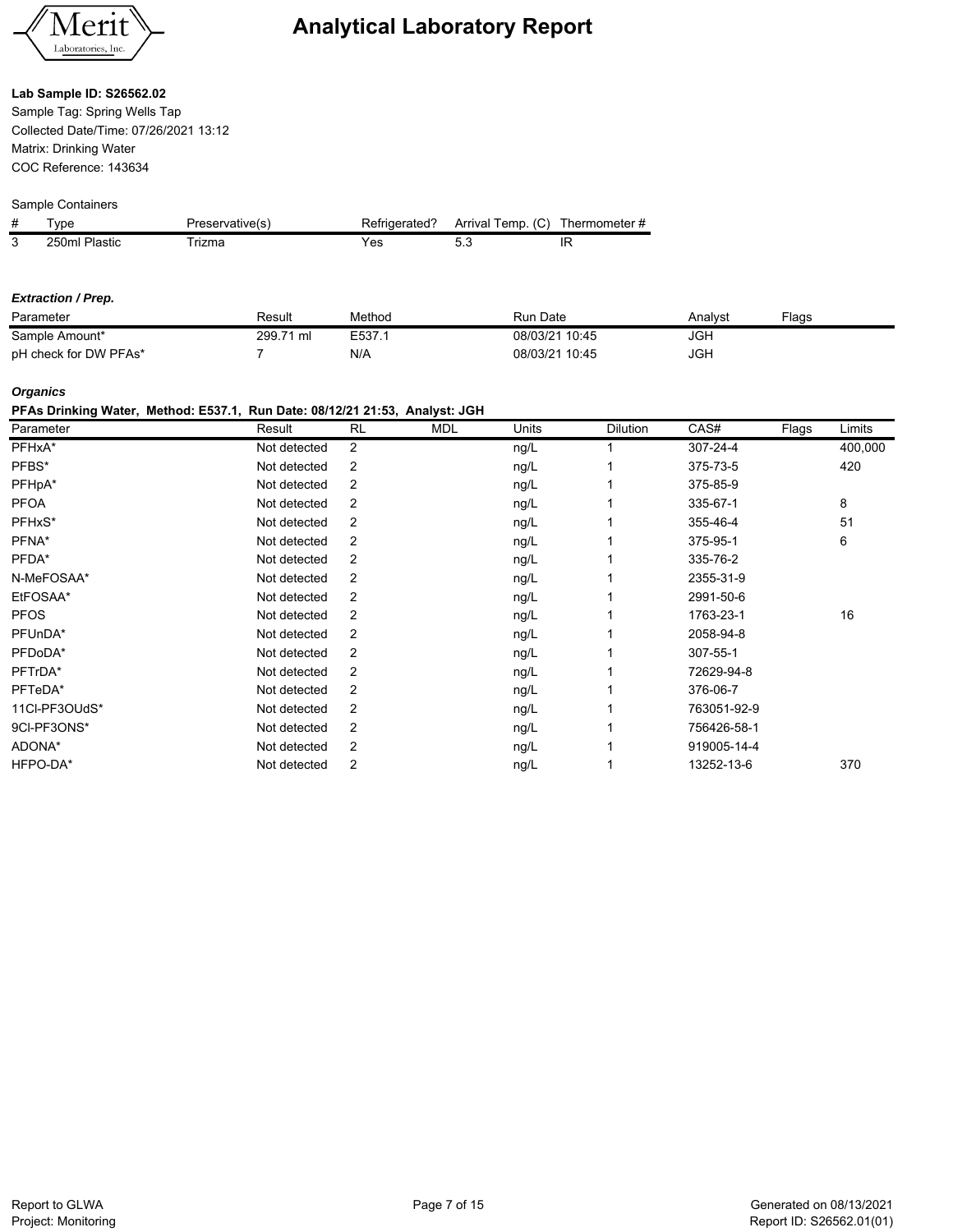

#### **Lab Sample ID: S26562.03**

Sample Tag: Southwest Tap Collected Date/Time: 07/26/2021 12:08 Matrix: Drinking Water COC Reference: 143634

#### Sample Containers

| # | vpe           | <sup>্</sup> reservative(s) | Refrigerated? | Arrival Temp. (C) | Thermometer # |
|---|---------------|-----------------------------|---------------|-------------------|---------------|
| 3 | 250ml Plastic | rizma                       | res           |                   |               |

#### *Extraction / Prep.*

| Parameter             | Result    | Method | Run Date       | Analvst    | Flaɑs |
|-----------------------|-----------|--------|----------------|------------|-------|
| Sample Amount*        | 290.01 ml | E537.1 | 08/03/21 10:45 | <b>JGH</b> |       |
| pH check for DW PFAs* |           | N/A    | 08/03/21 10:45 | <b>JGH</b> |       |

### *Organics*

# **PFAs Drinking Water, Method: E537.1, Run Date: 08/12/21 22:08, Analyst: JGH**

| Parameter     | Result       | <b>RL</b>      | <b>MDL</b> | Units | <b>Dilution</b> | CAS#        | Flags | Limits  |
|---------------|--------------|----------------|------------|-------|-----------------|-------------|-------|---------|
| PFHxA*        | Not detected | $\overline{2}$ |            | ng/L  |                 | 307-24-4    |       | 400,000 |
| PFBS*         | Not detected | 2              |            | ng/L  |                 | 375-73-5    |       | 420     |
| PFHpA*        | Not detected | 2              |            | ng/L  |                 | 375-85-9    |       |         |
| <b>PFOA</b>   | Not detected | 2              |            | ng/L  |                 | 335-67-1    |       | 8       |
| PFHxS*        | Not detected | 2              |            | ng/L  |                 | 355-46-4    |       | 51      |
| PFNA*         | Not detected | 2              |            | ng/L  |                 | 375-95-1    |       | 6       |
| PFDA*         | Not detected | 2              |            | ng/L  |                 | 335-76-2    |       |         |
| N-MeFOSAA*    | Not detected | 2              |            | ng/L  |                 | 2355-31-9   |       |         |
| EtFOSAA*      | Not detected | 2              |            | ng/L  |                 | 2991-50-6   |       |         |
| <b>PFOS</b>   | Not detected | 2              |            | ng/L  |                 | 1763-23-1   |       | 16      |
| PFUnDA*       | Not detected | 2              |            | ng/L  |                 | 2058-94-8   |       |         |
| PFDoDA*       | Not detected | 2              |            | ng/L  |                 | 307-55-1    |       |         |
| PFTrDA*       | Not detected | 2              |            | ng/L  |                 | 72629-94-8  |       |         |
| PFTeDA*       | Not detected | 2              |            | ng/L  |                 | 376-06-7    |       |         |
| 11Cl-PF3OUdS* | Not detected | 2              |            | ng/L  |                 | 763051-92-9 |       |         |
| 9CI-PF3ONS*   | Not detected | 2              |            | ng/L  |                 | 756426-58-1 |       |         |
| ADONA*        | Not detected | 2              |            | ng/L  |                 | 919005-14-4 |       |         |
| HFPO-DA*      | Not detected | 2              |            | ng/L  |                 | 13252-13-6  |       | 370     |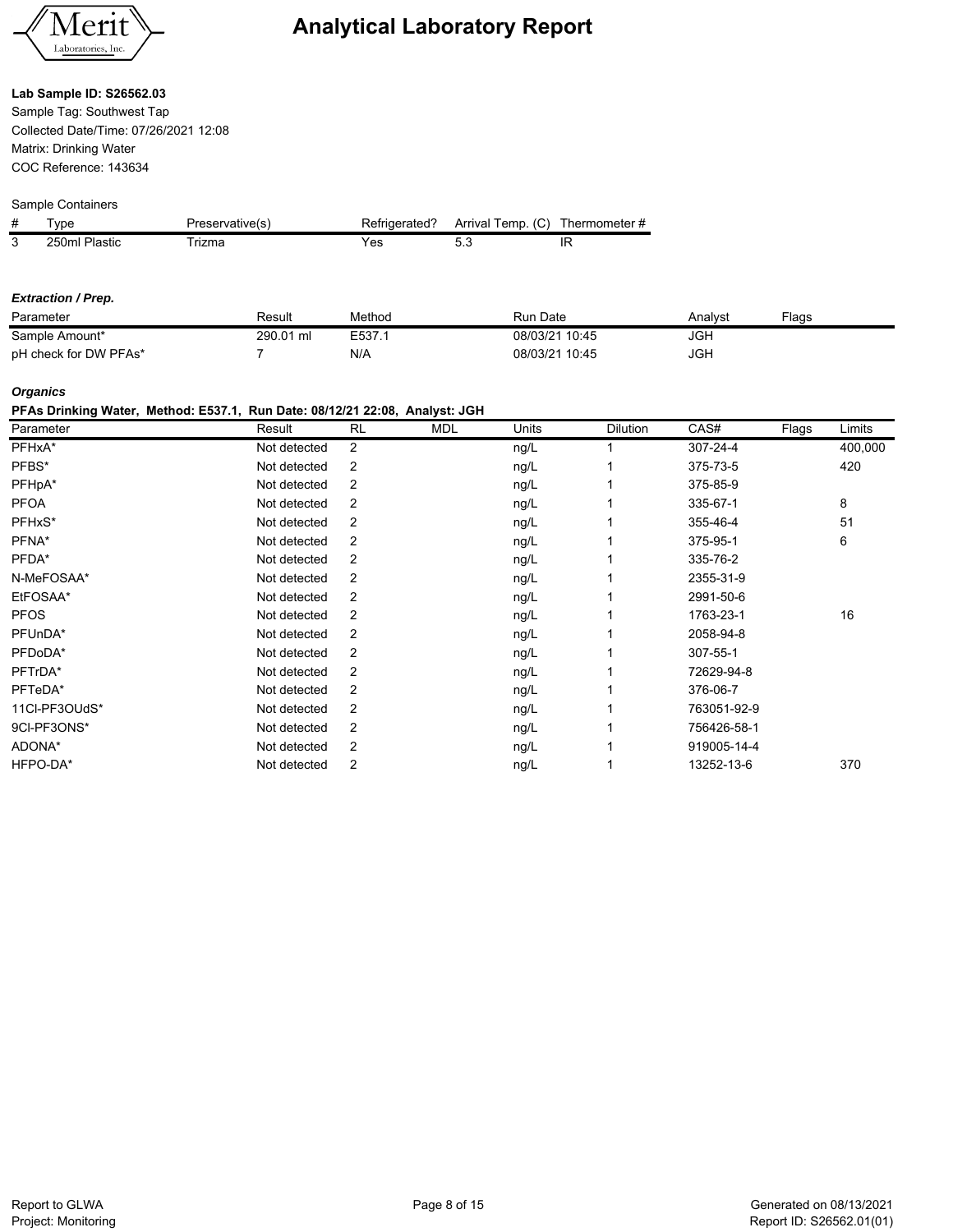

#### **Lab Sample ID: S26562.04**

Sample Tag: North East Tap Collected Date/Time: 07/26/2021 11:00 Matrix: Drinking Water COC Reference: 143634

#### Sample Containers

| # | vpe           | <sup>্</sup> reservative(s) | Refrigerated? | Arrival Temp. (C) | Thermometer # |
|---|---------------|-----------------------------|---------------|-------------------|---------------|
| 3 | 250ml Plastic | rizma                       | res           |                   |               |

#### *Extraction / Prep.*

| Parameter             | Result    | Method | Run Date       | Analvst    | Flaɑs |
|-----------------------|-----------|--------|----------------|------------|-------|
| Sample Amount*        | 289.41 ml | E537.1 | 08/03/21 10:45 | <b>JGH</b> |       |
| pH check for DW PFAs* |           | N/A    | 08/03/21 10:45 | <b>JGH</b> |       |

### *Organics*

#### **PFAs Drinking Water, Method: E537.1, Run Date: 08/12/21 22:23, Analyst: JGH**

| Parameter     | Result       | <b>RL</b>      | <b>MDL</b> | Units | <b>Dilution</b> | CAS#        | Flags | Limits  |
|---------------|--------------|----------------|------------|-------|-----------------|-------------|-------|---------|
| PFHxA*        | Not detected | 2              |            | ng/L  |                 | 307-24-4    |       | 400,000 |
| PFBS*         | Not detected | 2              |            | ng/L  |                 | 375-73-5    |       | 420     |
| PFHpA*        | Not detected | 2              |            | ng/L  |                 | 375-85-9    |       |         |
| <b>PFOA</b>   | Not detected | 2              |            | ng/L  |                 | 335-67-1    |       | 8       |
| PFHxS*        | Not detected | 2              |            | ng/L  |                 | 355-46-4    |       | 51      |
| PFNA*         | Not detected | 2              |            | ng/L  |                 | 375-95-1    |       | 6       |
| PFDA*         | Not detected | 2              |            | ng/L  |                 | 335-76-2    |       |         |
| N-MeFOSAA*    | Not detected | 2              |            | ng/L  |                 | 2355-31-9   |       |         |
| EtFOSAA*      | Not detected | 2              |            | ng/L  |                 | 2991-50-6   |       |         |
| <b>PFOS</b>   | Not detected | 2              |            | ng/L  |                 | 1763-23-1   |       | 16      |
| PFUnDA*       | Not detected | 2              |            | ng/L  |                 | 2058-94-8   |       |         |
| PFDoDA*       | Not detected | 2              |            | ng/L  |                 | 307-55-1    |       |         |
| PFTrDA*       | Not detected | 2              |            | ng/L  |                 | 72629-94-8  |       |         |
| PFTeDA*       | Not detected | $\overline{2}$ |            | ng/L  |                 | 376-06-7    |       |         |
| 11CI-PF3OUdS* | Not detected | 2              |            | ng/L  |                 | 763051-92-9 |       |         |
| 9CI-PF3ONS*   | Not detected | 2              |            | ng/L  |                 | 756426-58-1 |       |         |
| ADONA*        | Not detected | 2              |            | ng/L  |                 | 919005-14-4 |       |         |
| HFPO-DA*      | Not detected | 2              |            | ng/L  |                 | 13252-13-6  |       | 370     |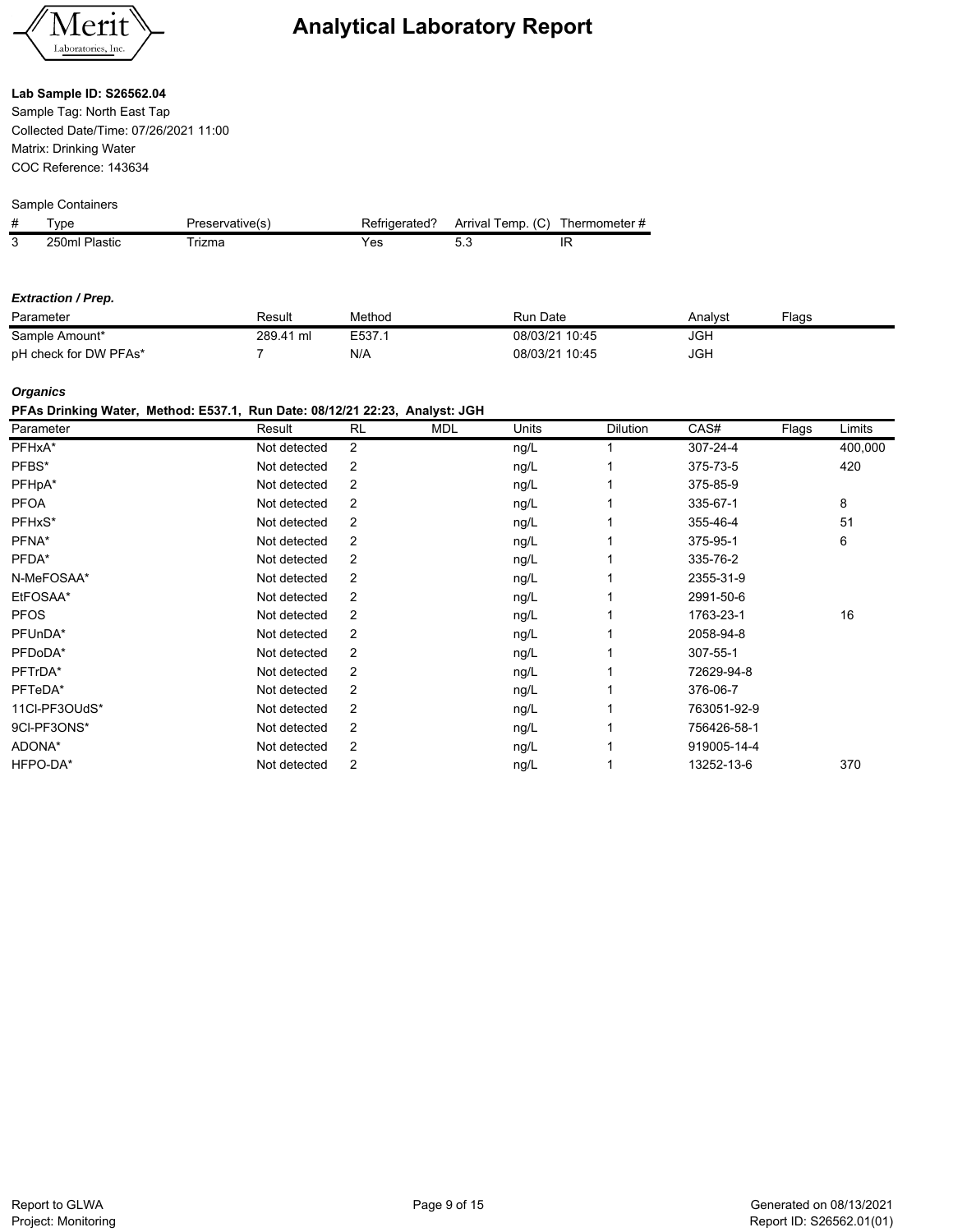

### **Lab Sample ID: S26562.05**

Sample Tag: Lake Huron Tap Collected Date/Time: 07/26/2021 09:43 Matrix: Drinking Water COC Reference: 143634

#### Sample Containers

| # | vpe           | <sup>্</sup> reservative(s) | Refrigerated? | Arrival Temp. (C) | Thermometer # |
|---|---------------|-----------------------------|---------------|-------------------|---------------|
| 3 | 250ml Plastic | rizma                       | res           |                   |               |

#### *Extraction / Prep.*

| Parameter             | Result    | Method | Run Date       | Analvsl    | Flags |
|-----------------------|-----------|--------|----------------|------------|-------|
| Sample Amount*        | 292.46 ml | E537.  | 08/03/21 10:45 | <b>JGH</b> |       |
| pH check for DW PFAs* |           | N/A    | 08/03/21 10:45 | <b>JGH</b> |       |

### *Organics*

# **PFAs Drinking Water, Method: E537.1, Run Date: 08/12/21 22:52, Analyst: JGH**

| Parameter     | Result       | <b>RL</b> | <b>MDL</b> | Units | <b>Dilution</b> | CAS#        | Flags | Limits  |
|---------------|--------------|-----------|------------|-------|-----------------|-------------|-------|---------|
| PFHxA*        | Not detected | 2         |            | ng/L  |                 | 307-24-4    |       | 400,000 |
| PFBS*         | Not detected | 2         |            | ng/L  |                 | 375-73-5    |       | 420     |
| PFHpA*        | Not detected | 2         |            | ng/L  |                 | 375-85-9    |       |         |
| <b>PFOA</b>   | Not detected | 2         |            | ng/L  |                 | 335-67-1    |       | 8       |
| PFHxS*        | Not detected | 2         |            | ng/L  |                 | 355-46-4    |       | 51      |
| PFNA*         | Not detected | 2         |            | ng/L  |                 | 375-95-1    |       | 6       |
| PFDA*         | Not detected | 2         |            | ng/L  |                 | 335-76-2    |       |         |
| N-MeFOSAA*    | Not detected | 2         |            | ng/L  |                 | 2355-31-9   |       |         |
| EtFOSAA*      | Not detected | 2         |            | ng/L  |                 | 2991-50-6   |       |         |
| <b>PFOS</b>   | Not detected | 2         |            | ng/L  |                 | 1763-23-1   |       | 16      |
| PFUnDA*       | Not detected | 2         |            | ng/L  |                 | 2058-94-8   |       |         |
| PFDoDA*       | Not detected | 2         |            | ng/L  |                 | 307-55-1    |       |         |
| PFTrDA*       | Not detected | 2         |            | ng/L  |                 | 72629-94-8  |       |         |
| PFTeDA*       | Not detected | 2         |            | ng/L  |                 | 376-06-7    |       |         |
| 11CI-PF3OUdS* | Not detected | 2         |            | ng/L  |                 | 763051-92-9 |       |         |
| 9CI-PF3ONS*   | Not detected | 2         |            | ng/L  |                 | 756426-58-1 |       |         |
| ADONA*        | Not detected | 2         |            | ng/L  |                 | 919005-14-4 |       |         |
| HFPO-DA*      | Not detected | 2         |            | ng/L  |                 | 13252-13-6  |       | 370     |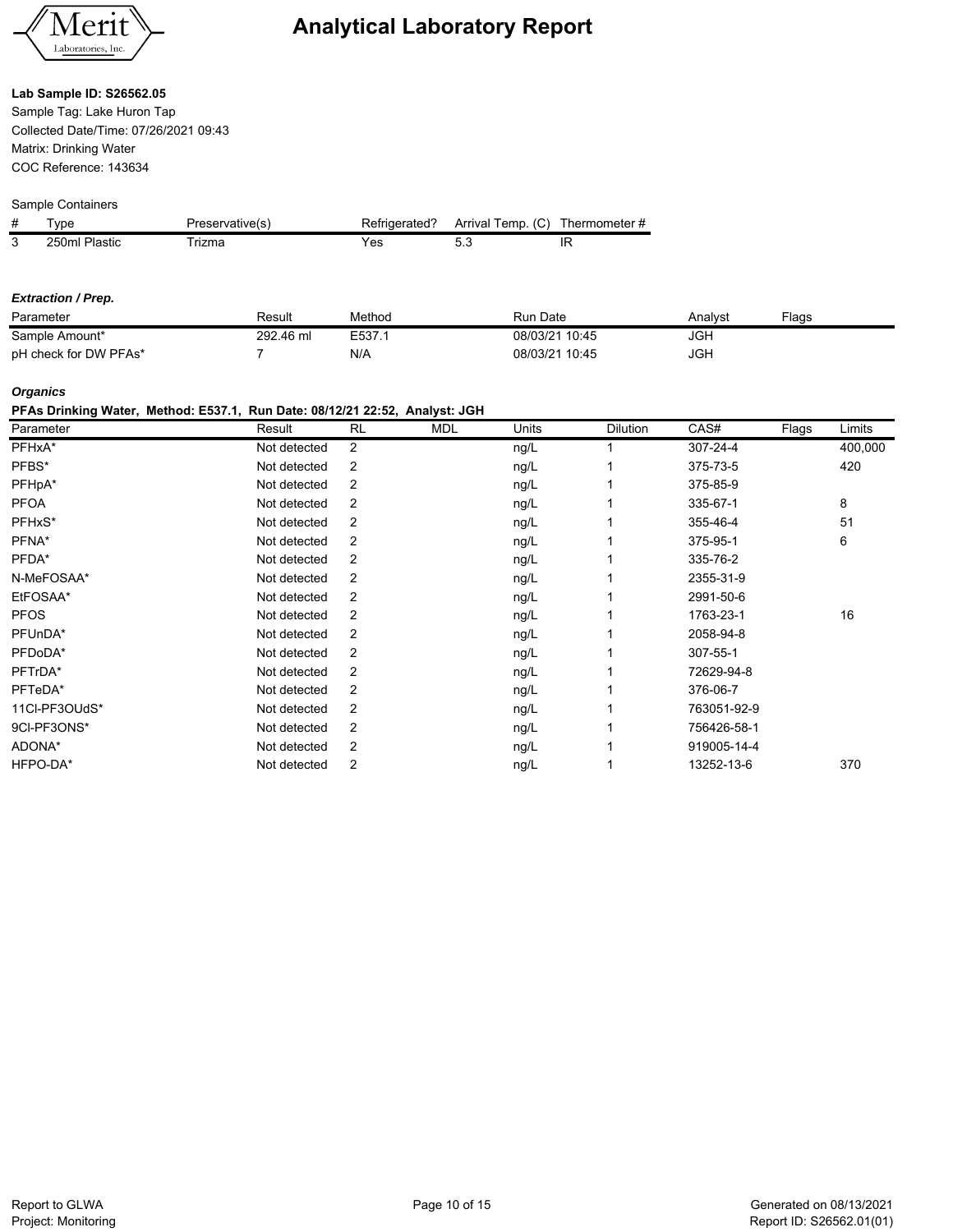

### **Lab Sample ID: S26562.06**

Sample Tag: Water Works Park - Tap - Field Blank Collected Date/Time: 07/26/2021 00:01 Matrix: Water COC Reference: 143634

#### Sample Containers

| # | vpe              | Preservative(s) | <b>Refrigerated?</b> | Arrival Temp. (C) | Thermometer # |
|---|------------------|-----------------|----------------------|-------------------|---------------|
|   | Plastic<br>250ml | rizma           | 'es                  |                   |               |

#### *Extraction / Prep.*

| Parameter             | Result    | Method | Run Date       | Analvst | ⊑laαs |
|-----------------------|-----------|--------|----------------|---------|-------|
| Sample Amount*        | 288.02 ml | E537.  | 08/03/21 10:45 | JGF     |       |
| pH check for DW PFAs* |           | N/A    | 08/03/21 10:45 | JGF     |       |

### *Organics*

#### **PFAs Drinking Water, Method: E537.1, Run Date: 08/12/21 23:07, Analyst: JGH**

| Parameter     | Result       | <b>RL</b>      | <b>MDL</b> | Units | Dilution | CAS#        | Flags | Limits |
|---------------|--------------|----------------|------------|-------|----------|-------------|-------|--------|
| PFHxA*        | Not detected | $\overline{2}$ |            | ng/L  |          | 307-24-4    |       |        |
| PFBS*         | Not detected | 2              |            | ng/L  |          | 375-73-5    |       |        |
| PFHpA*        | Not detected | 2              |            | ng/L  |          | 375-85-9    |       |        |
| PFOA*         | Not detected | 2              |            | ng/L  |          | 335-67-1    |       |        |
| PFHxS*        | Not detected | 2              |            | ng/L  |          | 355-46-4    |       |        |
| PFNA*         | Not detected | 2              |            | ng/L  |          | 375-95-1    |       |        |
| PFDA*         | Not detected | 2              |            | ng/L  |          | 335-76-2    |       |        |
| N-MeFOSAA*    | Not detected | 2              |            | ng/L  |          | 2355-31-9   |       |        |
| EtFOSAA*      | Not detected | 2              |            | ng/L  |          | 2991-50-6   |       |        |
| PFOS*         | Not detected | 2              |            | ng/L  |          | 1763-23-1   |       |        |
| PFUnDA*       | Not detected | 2              |            | ng/L  |          | 2058-94-8   |       |        |
| PFDoDA*       | Not detected | 2              |            | ng/L  |          | 307-55-1    |       |        |
| PFTrDA*       | Not detected | 2              |            | ng/L  |          | 72629-94-8  |       |        |
| PFTeDA*       | Not detected | 2              |            | ng/L  |          | 376-06-7    |       |        |
| 11CI-PF3OUdS* | Not detected | 2              |            | ng/L  |          | 763051-92-9 |       |        |
| 9CI-PF3ONS*   | Not detected | 2              |            | ng/L  |          | 756426-58-1 |       |        |
| ADONA*        | Not detected | 2              |            | ng/L  |          | 919005-14-4 |       |        |
| HFPO-DA*      | Not detected | 2              |            | ng/L  |          | 13252-13-6  |       |        |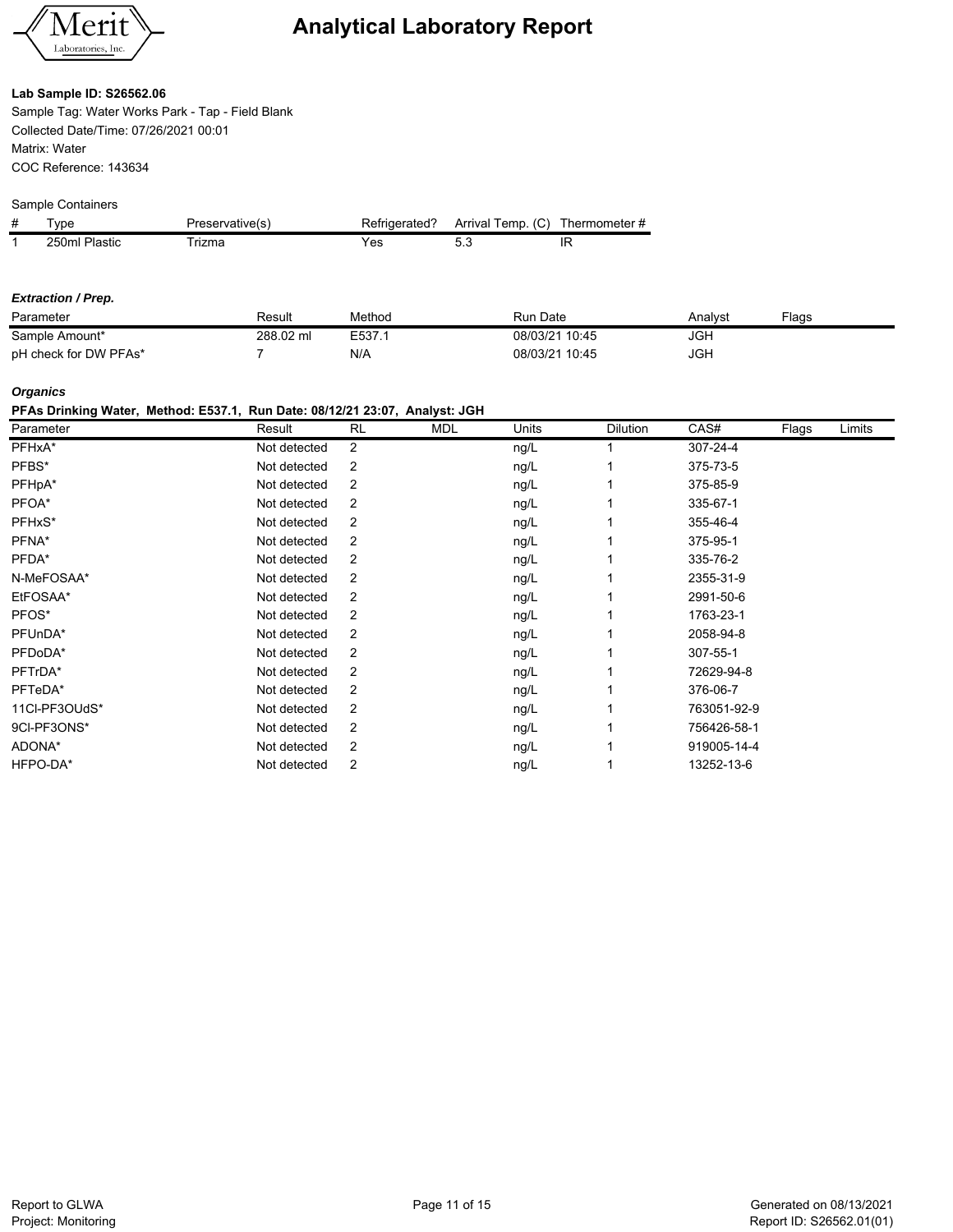

# **Lab Sample ID: S26562.07**

Sample Tag: Spring Wells Tap - Field Blank Collected Date/Time: 07/26/2021 00:01 Matrix: Water COC Reference: 143634

### Sample Containers

| # | vpe           | Preservative(s) | Refrigerated? | Arrival Temp. (C) | Thermometer # |
|---|---------------|-----------------|---------------|-------------------|---------------|
|   | 250ml Plastic | rizma           | res           |                   |               |

#### *Extraction / Prep.*

| Parameter             | Result    | Method | Run Date       | Analvst | $F$ aas |
|-----------------------|-----------|--------|----------------|---------|---------|
| Sample Amount*        | 301.52 ml | E537.1 | 08/03/21 10:45 | JGF     |         |
| pH check for DW PFAs* |           | N/A    | 08/03/21 10:45 | JGH     |         |

### *Organics*

# **PFAs Drinking Water, Method: E537.1, Run Date: 08/12/21 23:22, Analyst: JGH**

| Parameter     | Result       | <b>RL</b> | <b>MDL</b> | Units | <b>Dilution</b> | CAS#        | Flags | Limits |
|---------------|--------------|-----------|------------|-------|-----------------|-------------|-------|--------|
| PFHxA*        | Not detected | 2         |            | ng/L  |                 | 307-24-4    |       |        |
| PFBS*         | Not detected | 2         |            | ng/L  |                 | 375-73-5    |       |        |
| PFHpA*        | Not detected | 2         |            | ng/L  |                 | 375-85-9    |       |        |
| PFOA*         | Not detected | 2         |            | ng/L  |                 | 335-67-1    |       |        |
| PFHxS*        | Not detected | 2         |            | ng/L  |                 | 355-46-4    |       |        |
| PFNA*         | Not detected | 2         |            | ng/L  |                 | 375-95-1    |       |        |
| PFDA*         | Not detected | 2         |            | ng/L  |                 | 335-76-2    |       |        |
| N-MeFOSAA*    | Not detected | 2         |            | ng/L  |                 | 2355-31-9   |       |        |
| EtFOSAA*      | Not detected | 2         |            | ng/L  |                 | 2991-50-6   |       |        |
| PFOS*         | Not detected | 2         |            | ng/L  |                 | 1763-23-1   |       |        |
| PFUnDA*       | Not detected | 2         |            | ng/L  |                 | 2058-94-8   |       |        |
| PFDoDA*       | Not detected | 2         |            | ng/L  |                 | 307-55-1    |       |        |
| PFTrDA*       | Not detected | 2         |            | ng/L  |                 | 72629-94-8  |       |        |
| PFTeDA*       | Not detected | 2         |            | ng/L  |                 | 376-06-7    |       |        |
| 11Cl-PF3OUdS* | Not detected | 2         |            | ng/L  |                 | 763051-92-9 |       |        |
| 9CI-PF3ONS*   | Not detected | 2         |            | ng/L  |                 | 756426-58-1 |       |        |
| ADONA*        | Not detected | 2         |            | ng/L  |                 | 919005-14-4 |       |        |
| HFPO-DA*      | Not detected | 2         |            | ng/L  |                 | 13252-13-6  |       |        |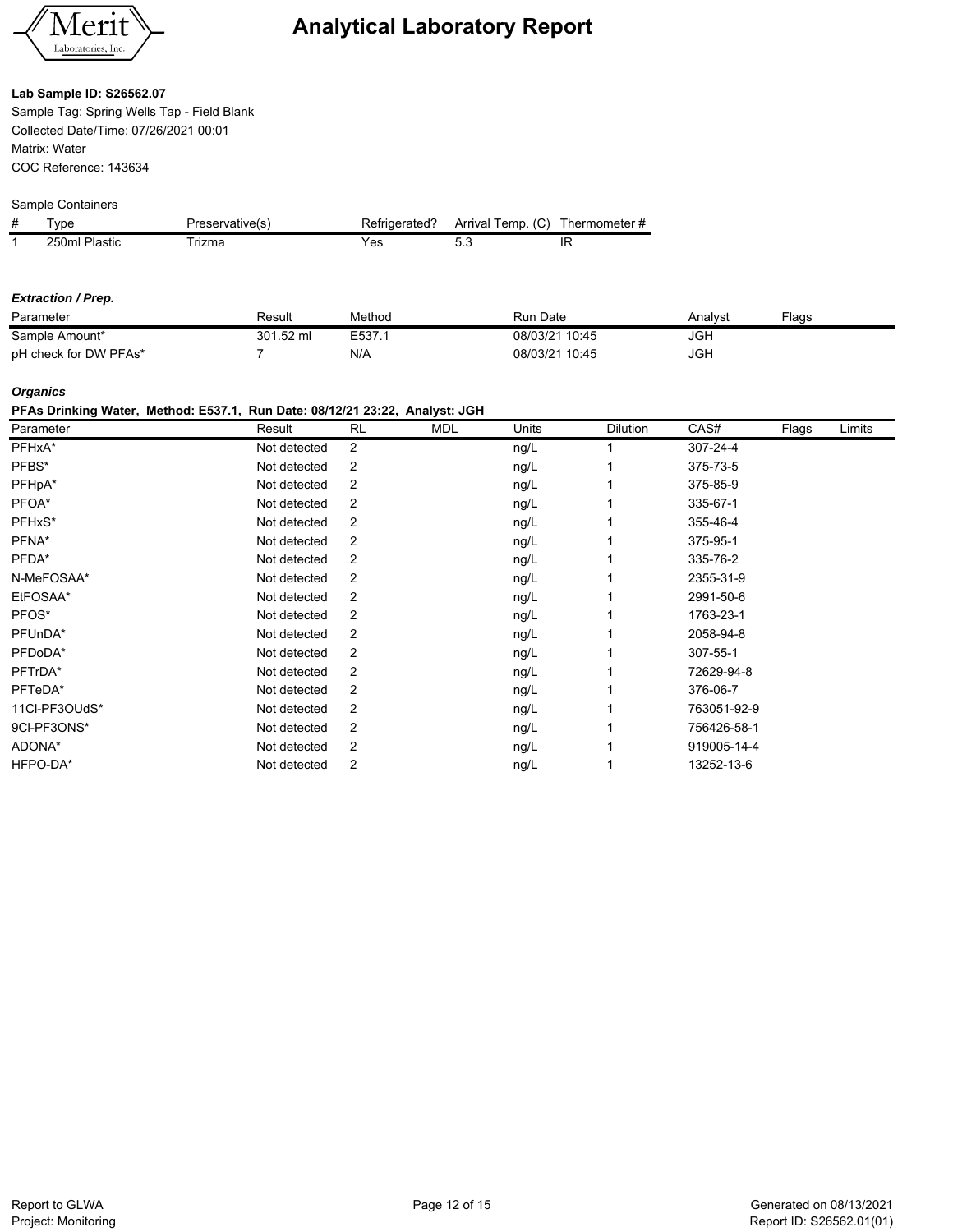

#### **Lab Sample ID: S26562.08**

Sample Tag: Southwest Tap - Field Blank Collected Date/Time: 07/26/2021 00:01 Matrix: Water COC Reference: 143634

### Sample Containers

| # | vpe           | Preservative(s) | Refrigerated? | Arrival Temp. (C) | Thermometer # |
|---|---------------|-----------------|---------------|-------------------|---------------|
|   | 250ml Plastic | rizma           | res           |                   |               |

#### *Extraction / Prep.*

| Parameter             | Result    | Method | Run Date       | Analvst | ⊑laαs |
|-----------------------|-----------|--------|----------------|---------|-------|
| Sample Amount*        | 289.14 ml | E537.1 | 08/03/21 10:45 | JGF     |       |
| pH check for DW PFAs* |           | N/A    | 08/03/21 10:45 | JGF     |       |

#### *Organics*

#### **PFAs Drinking Water, Method: E537.1, Run Date: 08/12/21 23:37, Analyst: JGH**

| Parameter     | Result       | <b>RL</b>      | <b>MDL</b> | Units | Dilution | CAS#        | Flags | Limits |
|---------------|--------------|----------------|------------|-------|----------|-------------|-------|--------|
| PFHxA*        | Not detected | $\overline{2}$ |            | ng/L  |          | 307-24-4    |       |        |
| PFBS*         | Not detected | 2              |            | ng/L  |          | 375-73-5    |       |        |
| PFHpA*        | Not detected | 2              |            | ng/L  |          | 375-85-9    |       |        |
| PFOA*         | Not detected | 2              |            | ng/L  |          | 335-67-1    |       |        |
| PFHxS*        | Not detected | 2              |            | ng/L  |          | 355-46-4    |       |        |
| PFNA*         | Not detected | 2              |            | ng/L  |          | 375-95-1    |       |        |
| PFDA*         | Not detected | 2              |            | ng/L  |          | 335-76-2    |       |        |
| N-MeFOSAA*    | Not detected | 2              |            | ng/L  |          | 2355-31-9   |       |        |
| EtFOSAA*      | Not detected | 2              |            | ng/L  |          | 2991-50-6   |       |        |
| PFOS*         | Not detected | 2              |            | ng/L  |          | 1763-23-1   |       |        |
| PFUnDA*       | Not detected | 2              |            | ng/L  |          | 2058-94-8   |       |        |
| PFDoDA*       | Not detected | 2              |            | ng/L  |          | 307-55-1    |       |        |
| PFTrDA*       | Not detected | 2              |            | ng/L  |          | 72629-94-8  |       |        |
| PFTeDA*       | Not detected | 2              |            | ng/L  |          | 376-06-7    |       |        |
| 11CI-PF3OUdS* | Not detected | 2              |            | ng/L  |          | 763051-92-9 |       |        |
| 9CI-PF3ONS*   | Not detected | 2              |            | ng/L  |          | 756426-58-1 |       |        |
| ADONA*        | Not detected | 2              |            | ng/L  |          | 919005-14-4 |       |        |
| HFPO-DA*      | Not detected | 2              |            | ng/L  |          | 13252-13-6  |       |        |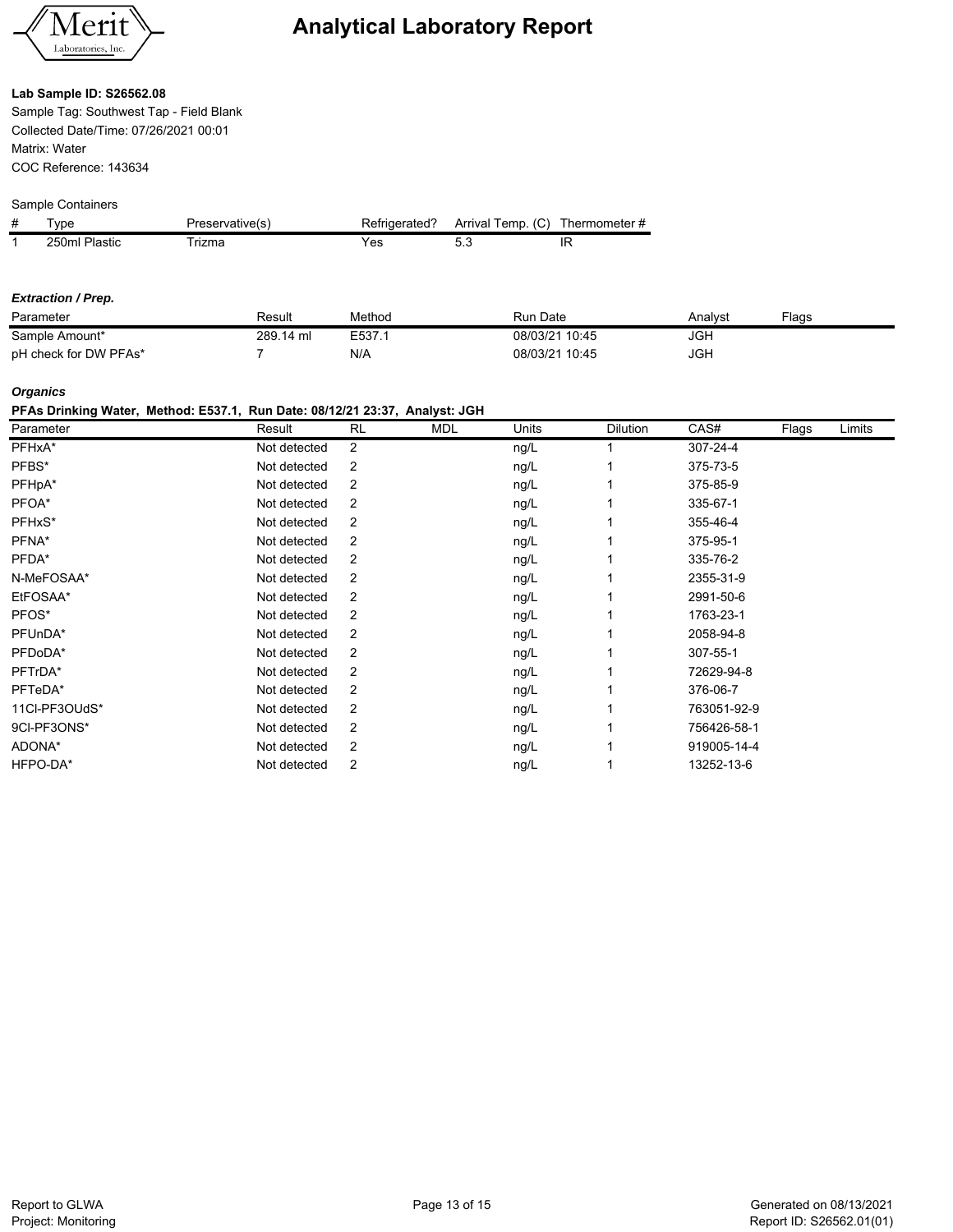

#### **Lab Sample ID: S26562.09**

Sample Tag: North East Tap - Field Blank Collected Date/Time: 07/26/2021 00:01 Matrix: Water COC Reference: 143634

### Sample Containers

| # | vpe           | Preservative(s) | Refrigerated? | Arrival Temp. (C) | Thermometer # |
|---|---------------|-----------------|---------------|-------------------|---------------|
|   | 250ml Plastic | rizma           | res           |                   |               |

#### *Extraction / Prep.*

| Parameter             | Result    | Method | Run Date       | Analvst | $F$ aas |
|-----------------------|-----------|--------|----------------|---------|---------|
| Sample Amount*        | 303.04 ml | E537.1 | 08/03/21 10:45 | JGF     |         |
| pH check for DW PFAs* |           | N/A    | 08/03/21 10:45 | JGH     |         |

#### *Organics*

# **PFAs Drinking Water, Method: E537.1, Run Date: 08/12/21 23:52, Analyst: JGH**

| Parameter     | Result       | <b>RL</b> | <b>MDL</b> | Units | <b>Dilution</b> | CAS#        | Flags | Limits |
|---------------|--------------|-----------|------------|-------|-----------------|-------------|-------|--------|
| PFHxA*        | Not detected | 2         |            | ng/L  |                 | 307-24-4    |       |        |
| PFBS*         | Not detected | 2         |            | ng/L  |                 | 375-73-5    |       |        |
| PFHpA*        | Not detected | 2         |            | ng/L  |                 | 375-85-9    |       |        |
| PFOA*         | Not detected | 2         |            | ng/L  |                 | 335-67-1    |       |        |
| PFHxS*        | Not detected | 2         |            | ng/L  |                 | 355-46-4    |       |        |
| PFNA*         | Not detected | 2         |            | ng/L  |                 | 375-95-1    |       |        |
| PFDA*         | Not detected | 2         |            | ng/L  |                 | 335-76-2    |       |        |
| N-MeFOSAA*    | Not detected | 2         |            | ng/L  |                 | 2355-31-9   |       |        |
| EtFOSAA*      | Not detected | 2         |            | ng/L  |                 | 2991-50-6   |       |        |
| PFOS*         | Not detected | 2         |            | ng/L  |                 | 1763-23-1   |       |        |
| PFUnDA*       | Not detected | 2         |            | ng/L  |                 | 2058-94-8   |       |        |
| PFDoDA*       | Not detected | 2         |            | ng/L  |                 | 307-55-1    |       |        |
| PFTrDA*       | Not detected | 2         |            | ng/L  |                 | 72629-94-8  |       |        |
| PFTeDA*       | Not detected | 2         |            | ng/L  |                 | 376-06-7    |       |        |
| 11Cl-PF3OUdS* | Not detected | 2         |            | ng/L  |                 | 763051-92-9 |       |        |
| 9CI-PF3ONS*   | Not detected | 2         |            | ng/L  |                 | 756426-58-1 |       |        |
| ADONA*        | Not detected | 2         |            | ng/L  |                 | 919005-14-4 |       |        |
| HFPO-DA*      | Not detected | 2         |            | ng/L  |                 | 13252-13-6  |       |        |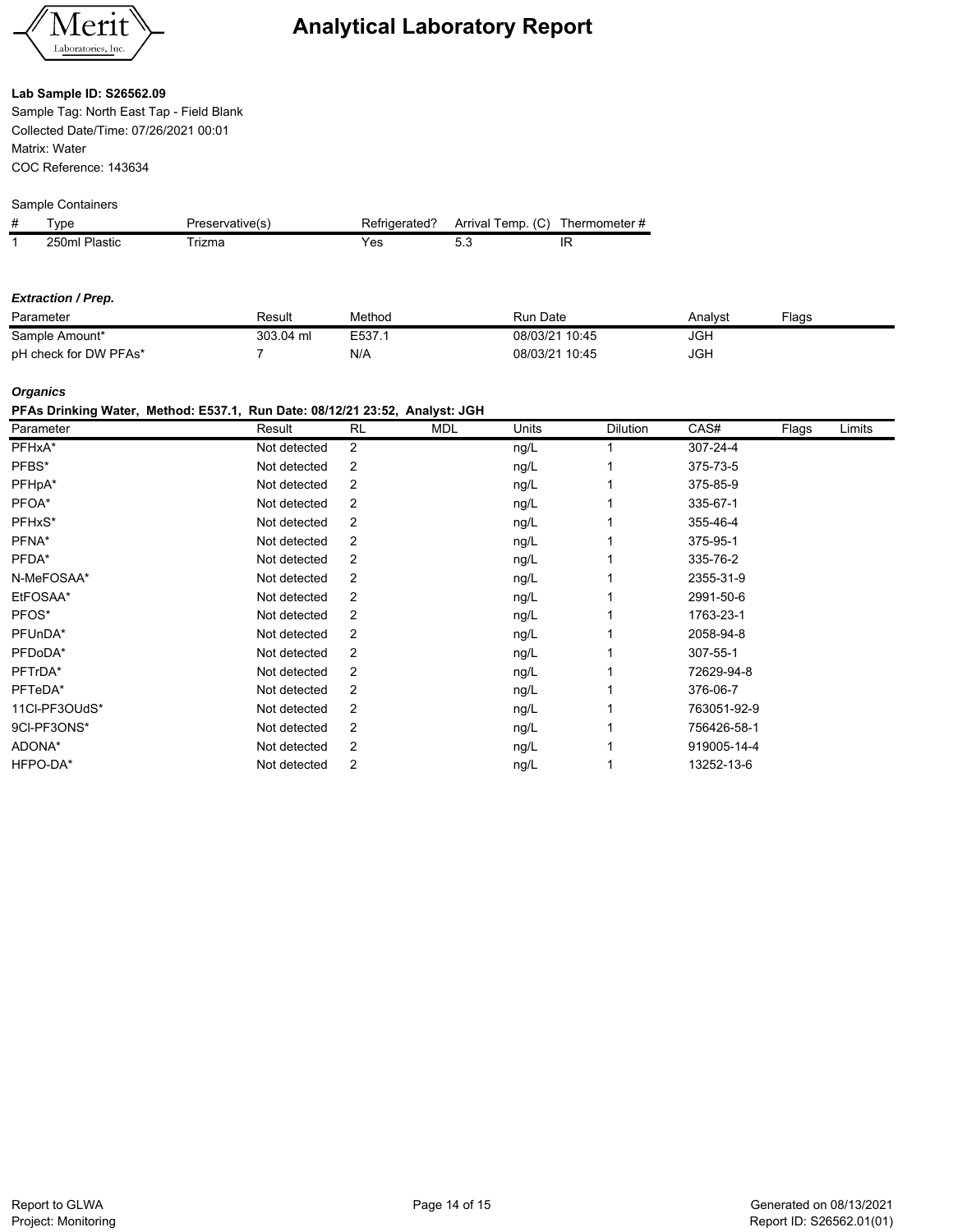

#### **Lab Sample ID: S26562.10**

Sample Tag: Lake Huron Tap - Field Blank Collected Date/Time: 07/26/2021 00:01 Matrix: Water COC Reference: 143634

### Sample Containers

| # | vpe           | Preservative(s) | Refrigerated? | Arrival Temp. (C) | Thermometer # |
|---|---------------|-----------------|---------------|-------------------|---------------|
|   | 250ml Plastic | rizma           | ′es           |                   |               |

#### *Extraction / Prep.*

| Parameter             | Result    | Method | Run Date       | Analvst | ⊑laαs |
|-----------------------|-----------|--------|----------------|---------|-------|
| Sample Amount*        | 302.61 ml | E537.  | 08/03/21 10:45 | JGF     |       |
| pH check for DW PFAs* |           | N/A    | 08/03/21 10:45 | JGF     |       |

#### *Organics*

#### **PFAs Drinking Water, Method: E537.1, Run Date: 08/13/21 00:07, Analyst: JGH**

| Parameter     | Result       | <b>RL</b>      | <b>MDL</b> | Units | Dilution | CAS#        | Flags | Limits |
|---------------|--------------|----------------|------------|-------|----------|-------------|-------|--------|
| PFHxA*        | Not detected | $\overline{2}$ |            | ng/L  |          | 307-24-4    |       |        |
| PFBS*         | Not detected | 2              |            | ng/L  |          | 375-73-5    |       |        |
| PFHpA*        | Not detected | 2              |            | ng/L  |          | 375-85-9    |       |        |
| PFOA*         | Not detected | 2              |            | ng/L  |          | 335-67-1    |       |        |
| PFHxS*        | Not detected | 2              |            | ng/L  |          | 355-46-4    |       |        |
| PFNA*         | Not detected | 2              |            | ng/L  |          | 375-95-1    |       |        |
| PFDA*         | Not detected | 2              |            | ng/L  |          | 335-76-2    |       |        |
| N-MeFOSAA*    | Not detected | 2              |            | ng/L  |          | 2355-31-9   |       |        |
| EtFOSAA*      | Not detected | 2              |            | ng/L  |          | 2991-50-6   |       |        |
| PFOS*         | Not detected | 2              |            | ng/L  |          | 1763-23-1   |       |        |
| PFUnDA*       | Not detected | 2              |            | ng/L  |          | 2058-94-8   |       |        |
| PFDoDA*       | Not detected | 2              |            | ng/L  |          | 307-55-1    |       |        |
| PFTrDA*       | Not detected | 2              |            | ng/L  |          | 72629-94-8  |       |        |
| PFTeDA*       | Not detected | 2              |            | ng/L  |          | 376-06-7    |       |        |
| 11CI-PF3OUdS* | Not detected | 2              |            | ng/L  |          | 763051-92-9 |       |        |
| 9CI-PF3ONS*   | Not detected | 2              |            | ng/L  |          | 756426-58-1 |       |        |
| ADONA*        | Not detected | 2              |            | ng/L  |          | 919005-14-4 |       |        |
| HFPO-DA*      | Not detected | 2              |            | ng/L  |          | 13252-13-6  |       |        |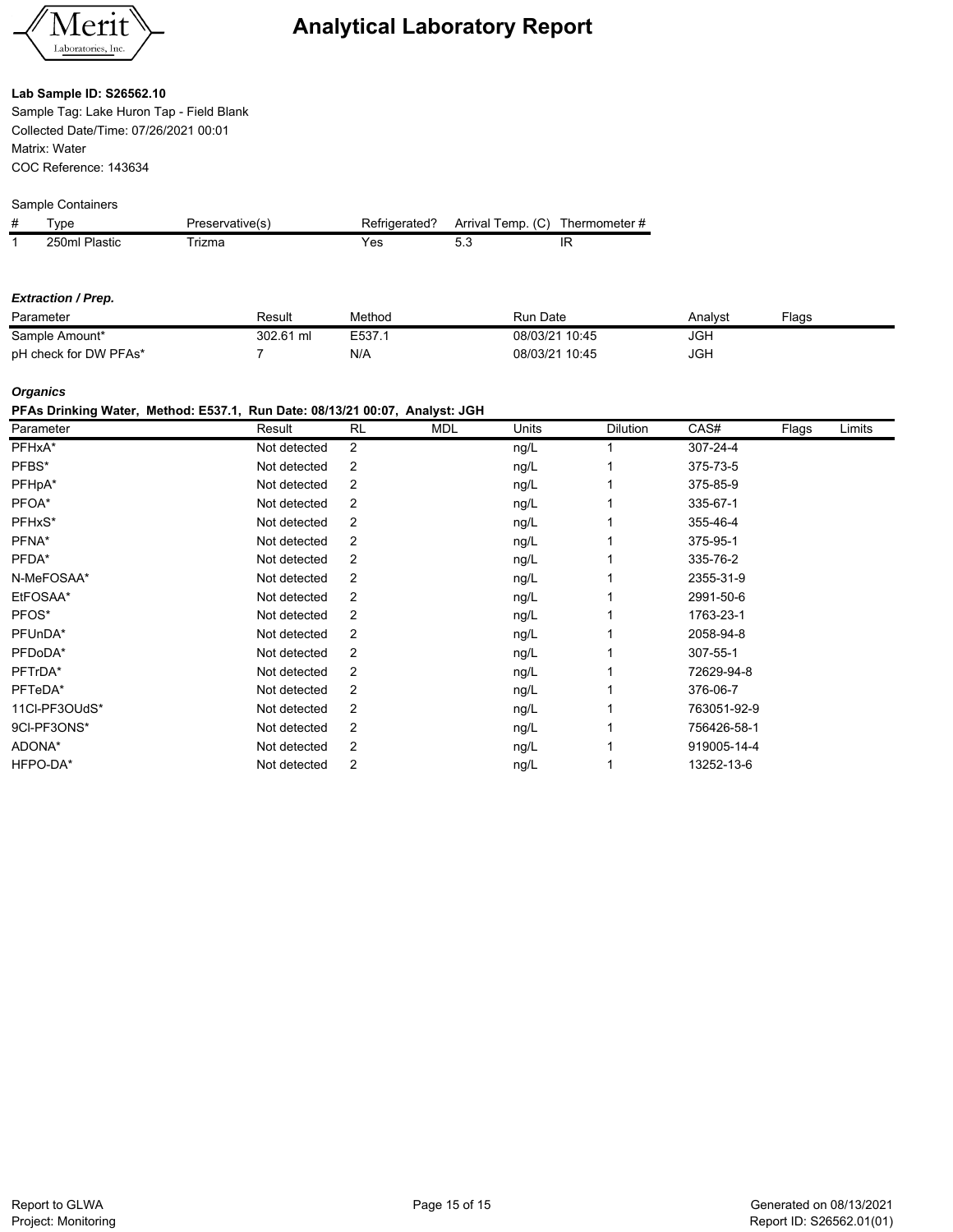# **Merit Laboratories Login Checklist**

Lab Set ID: S26562

Client:GLWA (Great Lakes Water Authority)

Project: Monitoring

Submitted: 07/27/2021 10:25 Login User: MMC

Attention: Patrick Williford Address: GLWA 10100 E. Jefferson Avenue Detroit, MI 48214

Phone: 313-926-8127 FAX: Email:WaterQuality@glwater.org

| Selection                                           | Description                                            | Note                           |
|-----------------------------------------------------|--------------------------------------------------------|--------------------------------|
| <b>Sample Receiving</b>                             |                                                        |                                |
| $\overline{X}$ Yes<br>No<br>N/A<br>01.              | Samples are received at 4C +/- 2C Thermometer #        | IR 5.3                         |
| $\overline{X}$ Yes<br>N/A<br>No<br>02.              | Received on ice/ cooling process begun                 |                                |
| $\overline{X}$ Yes<br>No<br>N/A<br>03.              | Samples shipped                                        | <b>UPS</b>                     |
| X No<br>N/A<br>04.<br>Yes                           | Samples left in 24 hr. drop box                        |                                |
| $\overline{\mathbf{X}}$ Yes<br>N/A<br>No<br>05.     | Are there custody seals/tape or is the drop box locked |                                |
| <b>Chain of Custody</b>                             |                                                        |                                |
| $ \mathbf{X} $ No<br>N/A<br>06.<br>Yes              | COC adequately filled out                              | Field Blanks not listed on COC |
| $\overline{\mathbf{X}}$ Yes<br>No<br>N/A<br>07.     | COC signed and relinquished to the lab                 |                                |
| X Yes<br>No<br>N/A<br>08.                           | Sample tag on bottles match COC                        |                                |
| $ \mathbf{X} $ No<br>N/A<br>09.<br>Yes              | Subcontracting needed? Subcontacted to:                |                                |
| <b>Preservation</b>                                 |                                                        |                                |
| $\overline{X}$ Yes<br>N/A<br>No<br>10.              | Do sample have correct chemical preservation           |                                |
| $X$ N/A<br>No<br>11.<br>Yes                         | Completed pH checks on preserved samples? (no VOAs)    |                                |
| $\boxed{\mathbf{X}}$ No<br>$\n  1N/A$<br>12.<br>Yes | Did any samples need to be preserved in the lab?       |                                |
| <b>Bottle Conditions</b>                            |                                                        |                                |
| $\overline{X}$ Yes<br>N/A<br>No<br>13.              | All bottles intact                                     |                                |
| $\overline{X}$ Yes<br>N/A<br>No<br>14.              | Appropriate analytical bottles are used                |                                |
| N/A<br>$\overline{X}$ Yes<br>No<br>15.              | Merit bottles used                                     |                                |
| $\overline{X}$ Yes<br>N/A<br>No<br>16.              | Sufficient sample volume received                      |                                |
| $ \overline{\mathbf{X}} $ No<br>N/A<br>17.<br>Yes   | Samples require laboratory filtration                  |                                |
| $\overline{X}$ Yes<br>N/A<br>No<br>18.              | Samples submitted within holding time                  |                                |
| $X$ N/A<br>19.<br>No<br>Yes                         | Do water VOC or TOX bottles contain headspace          |                                |

Corrective action for all exceptions is to call the client and to notify the project manager.